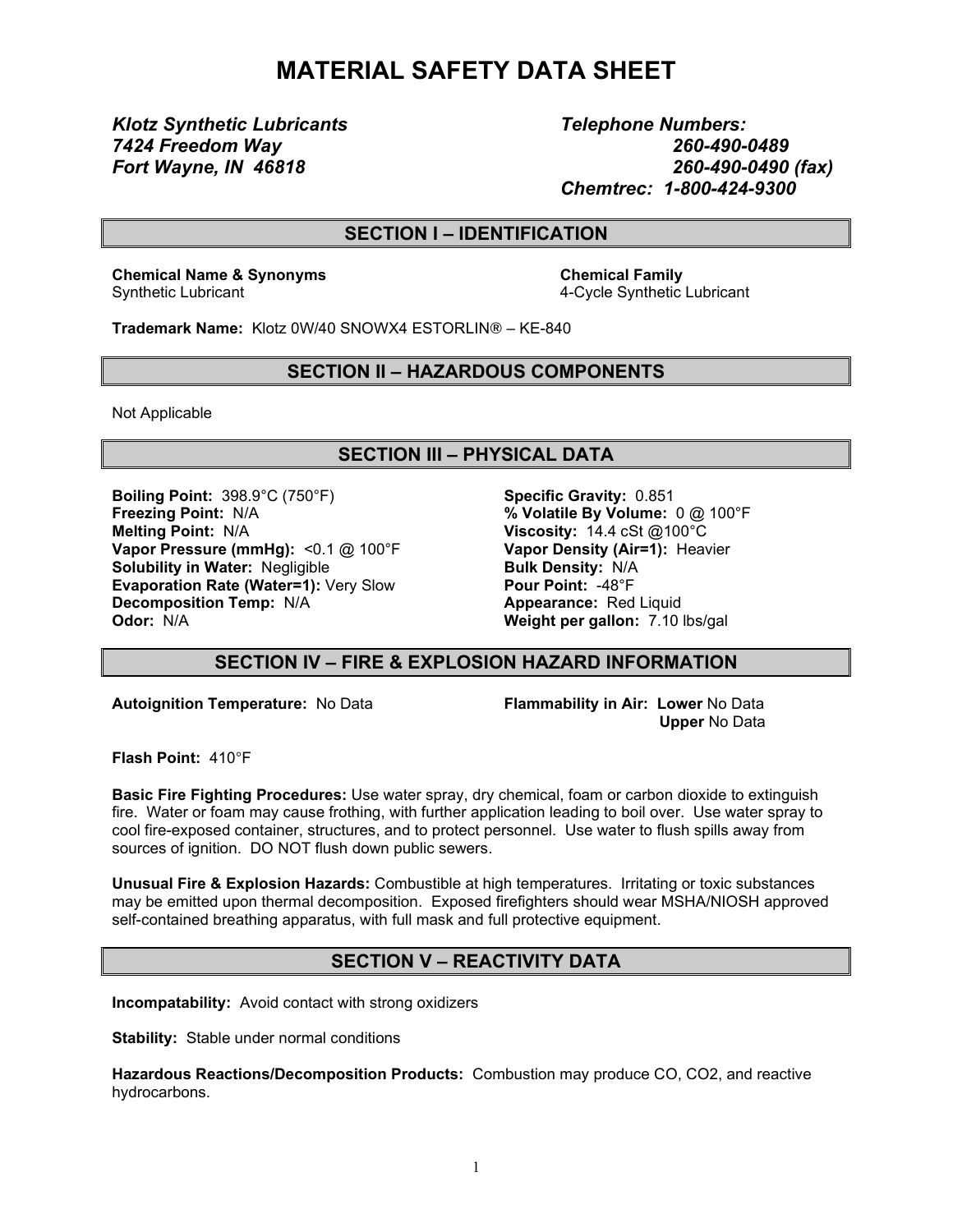# **SECTION VI – SPILL, LEAK, & DISPOSAL PROCEDURES**

**Spill or Release to the Environment:** If your facility or operation has an "Oil or Hazardous Substance Contingency Plan", activate its procedures. Take immediate steps to stop and contain the spill. Caution should be exercised regarding personal safety and exposure to the spilled material.

**Emergency Action:** Keep unnecessary people away. Stay upwind; keep out of low areas. Isolate hazard area and deny entry. (Also see Special Protection Information Section.) Isolate for 1/2 miles in all directions if tank or tank car is involved in fire.

**Spill or Leak Procedure:** Stop leak if you can do it without risk.

**Large Spills:** Dike far ahead of spill for later disposal.

**Small Spills:** Take up with sand or other non-combustible absorbent material or other substance known to be compatible, and then flush area with water.

**Notification:** Any spill or release, or substantial threat of release, of this material to navigable water (virtually any surface water) sufficient to cause visible sheen upon the water must be reporter immediately to the National Response Center 800-424-8802, as required by US Federal Law. Failure to report may result in substantial civil and criminal penalties.

**Waste Disposal:** This substance, when discarded or disposed of,, is not specifically listed as a hazardous waste in Federal Regulations; however, it could be hazardous if it is considered toxic, corrosive, ignitable or reactive according to Federal Definitions (40 CFR 261). Additionally, it could be designated as hazardous according to State Regulation.

This substance would also become a hazardous waste if it is mixed with or comes in contact with a hazardous waste. If such contact or mixing may have occurred, check 40 CFR 261 to determine whether it is a hazardous waste. If it is a hazardous waste, regulations at 40 CFR 262, 263, and 264 apply. The transportation, storage, treatment, and disposal of this waste material must be conducted in compliance with all the applicable Federal, State, and local regulations.

**Additional Environmental Regulatory Information:** There may be specific regulations at the local, regional, or state level that pertain to the material.

## **SECTION VII – HEALTH HAZARD DATA**

**Ingestion:** PRACTICALLY NON-TOXIC. May cause gastrointestinal disturbances. Symptoms may include irritation, nausea, vomiting, and diarrhea.

**Skin:** PRACTICALLY NON-TOXIC. Repeated or prolonged contact may result in defatting, oil, acne, redness, itching, inflammation, cracking and possibly secondary infections. May cause allergic reactions in some individuals. Contact with heated material may cause thermal burns.

**Eyes:** SLIGHTLY IRRITATING. Contact with heated material may cause thermal burns.

**Inhalation:** May cause respiratory tract irritation. Exposure to high concentrations of dense oil mist may lead to oil pneumonia.